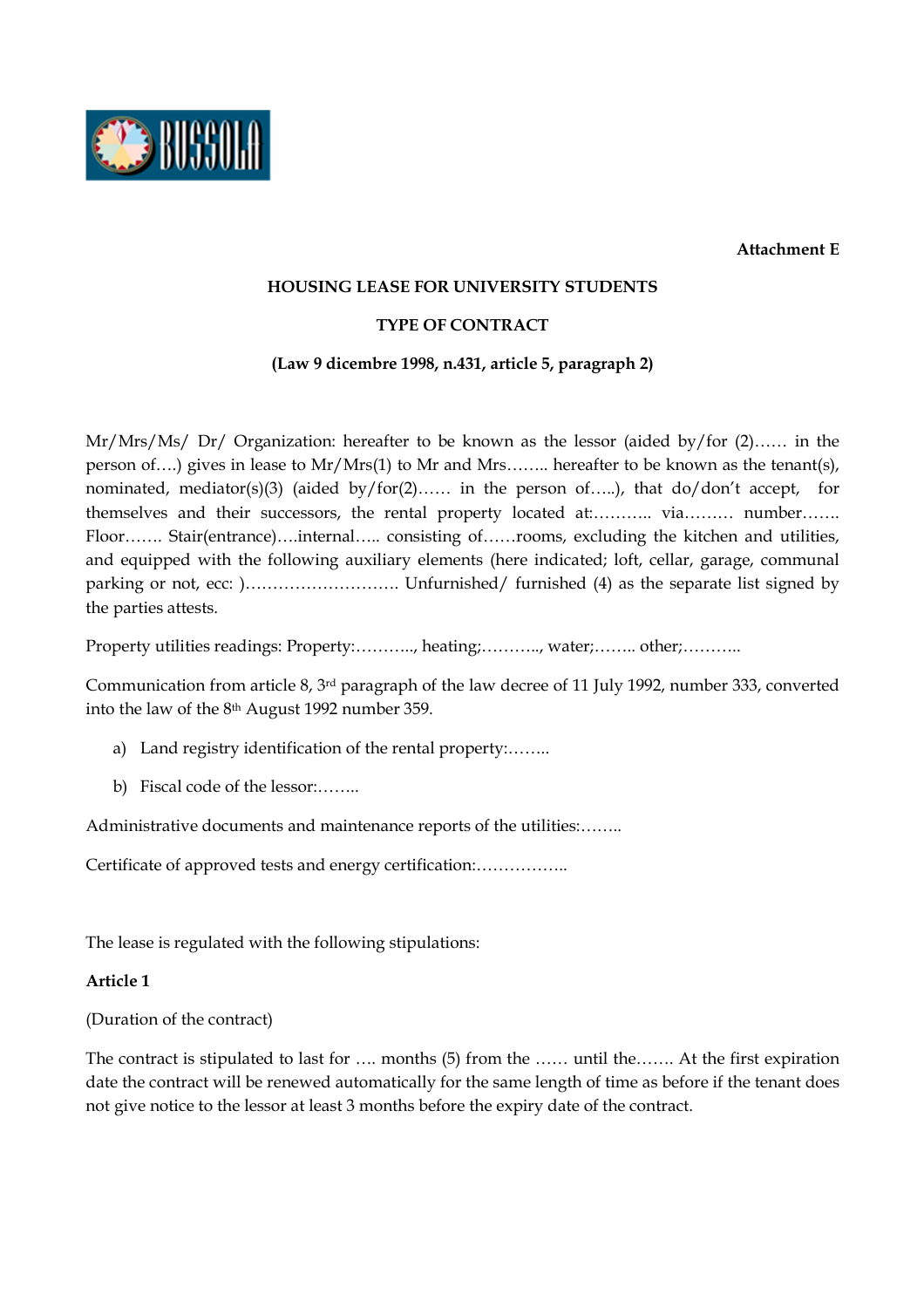

### **Article 2**

(Temporary Nature)

Insofar as is relative to the land agreement stipulated in reference to Article 5 , paragraph 2 of law 431/98, between …….. filed on the….. in the Town Hall of…….., the parties agree that the present lease is of a transitory (temporary) nature in as much as the tenant explicitly has need of a rental property for a time period not to exceed….. frequenting the study course of…… at the University of……

## **Article 3**

(Rent fees)

The rent fee, according to that established by the agreement referred to in article 2 the price of  $\epsilon$ …… euros is agreed upon, of which the tenant is obliged to correspond to the address of the lessor either by means of bank transfer or ….. in ….. monthly installments of……. each, on the following dates:……(4)

### **Article 4**

(Security deposit)

By way of security to guarantee the obligations assumed with the current contract the tenant will pay (will not pay) (4) to the lessor (who shall issue a receipt for the deposit with the signing of the contract) a sum of  $\epsilon$ ....., equal to ...... monthly payments of the rental fees (6), which is not to be attributed to the rental account or statutory legal fees, the tenant is to be reminded of this deposit at the end of each and every lease period. The security deposit shall be returned at the end of the lease proper, after a thorough evaluation of the condition of the leased property and of the tenant's compliance to the terms of the contract.

Other forms of guarantee……….(4)

#### **Article 5**

(Auxiliary costs)

For the auxiliary charges the parties make reference to the auxiliary charges list, attachment G, the Minister of infrastructure and transport combined with the minister of the economy and finance issued pursuant to article 4, paragraph 2, of law #431/98, and to this contract which constitutes attachment E.

The payment of the aforementioned auxiliary costs must be paid, into the balance, within sixty days of the request. Before making the payment, the tenant has the right to obtain an itemized list of the auxiliary costs and the distribution criteria. They also have the right to inspect- also with the relevant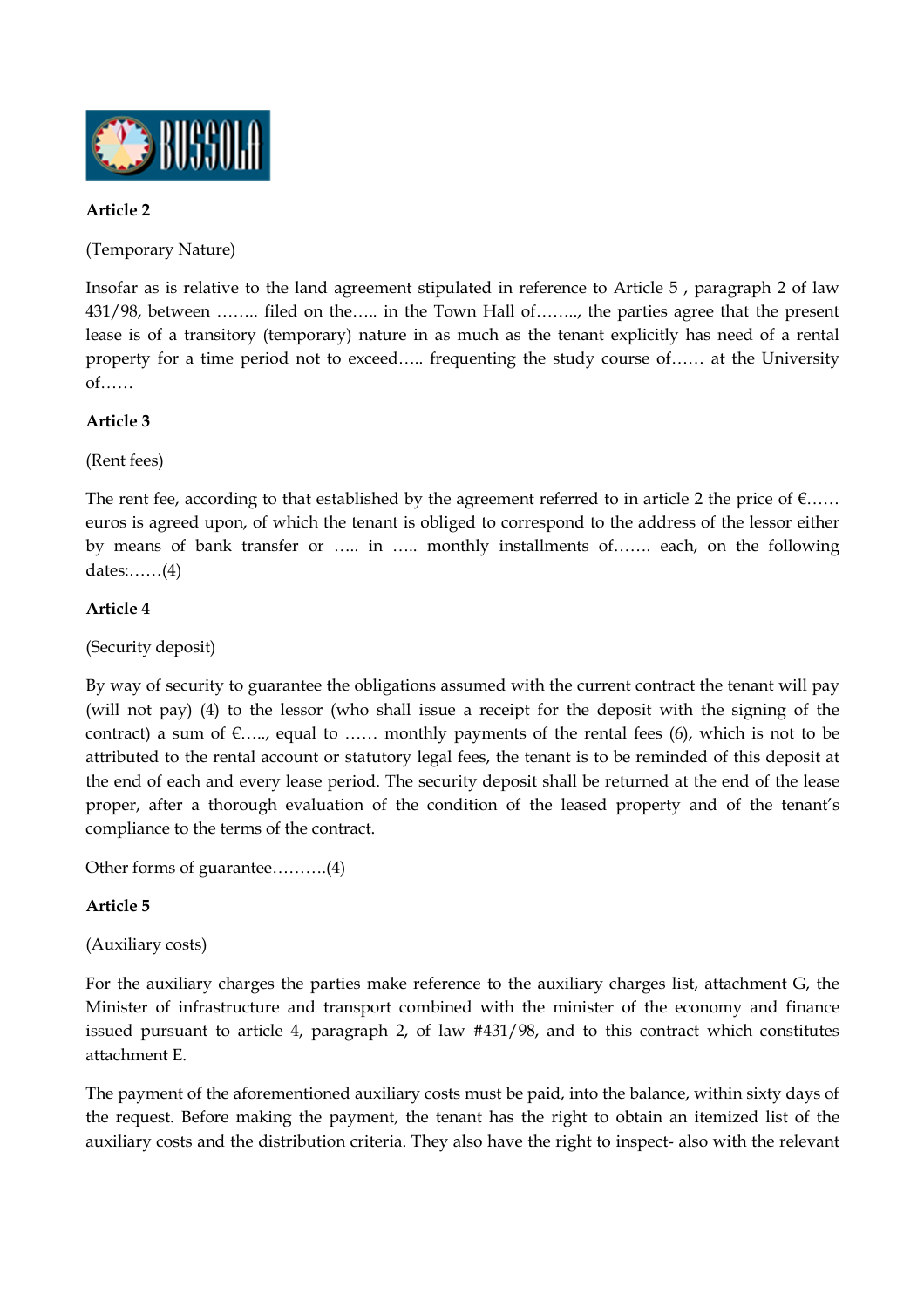

governing body, the supporting documents relative to the expenses retained by the lessor (or held by his administrator, or the condominium administrator, where such exists). Together with the first rent payment of the annual rate, the tenant will hand over a payment on account which is not higher than that resulting from the final balance due to them in the previous year.

### **Article 6**

(Registration and stamp duty fees)

The stamp duty fees for this contract and for all subsequent receipts are borne by the tenant. The lessor arranges for the registration of the contract, giving notice to the tenant. These correspond to a proportional share attributable to them, equal to one half.

The parties may delegate the registration of the contract to a relevant qualified institution or organization that has provided assistance for the purpose of entering into the self-same contract.

#### **Article 7**

(Payment, resolution and refusal)

The payment of the rental fees or anything else owed including auxiliary fees cannot be discontinued or delayed by claims or exceptions made by the tenant, whatever their intent. The failure to pay promptly, for whatever reason, even only one payment of the rent (as well as anything else due, involving an amount at least equal to one month's rent) the tenant is in arrears, except as provided by article 55 of law #392/78.

The sale of the leased property- in relation to first choice which is/ is not granted to the tenant- does not constitute grounds for termination of the contract.

#### **Article 8**

(Use)

The property must be destined exclusively to the residential use of the tenant. Except if otherwise agreed upon in writing, it is forbidden to sublet or to loan out the property, either in full or in part, under penalty of termination of the contract.

#### **Article 9**

(Cancellation by the tenant)

The tenant has the ability to cancel the contract for serious and grave reasons, giving notice of their intent by means of a registered letter at least three months before the expiry date. This ability is permitted also to one or more of the tenants in their capacity as signatories, and in this case, from the intervening month of the cancellation, the lease (and relevant fees) will remain in full force for the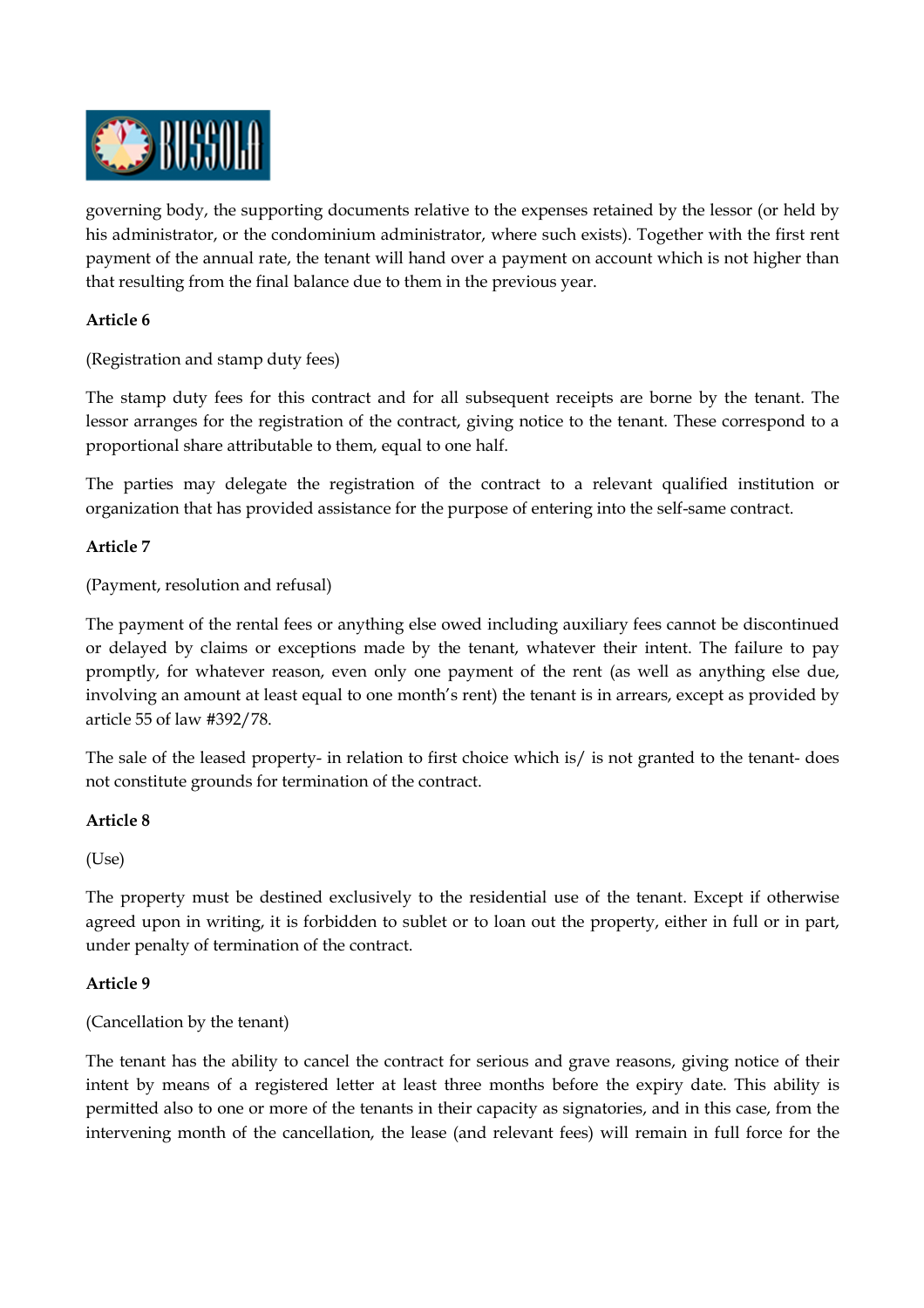

other tenants, without exception, (the withdrawing tenant may do so only if in full accord with the other members of the household.)

## **Article 10**

(Consignment of the property)

The tenant declares that they have visited the rental property, to have found it suitable for the agreed upon use and, with the consignment of the keys, from that moment on, to take custody for all intents and purposes of the aforementioned property. The tenant is obligated to return the property in the condition to which they received it, exception being made for the wear and tear of use, and to pay compensation for any damages. The tenant is also obligated to respect the Code of conduct of the building, if any, in such case to be obliged to receive the document with the signing of this contract, and as such are obliged to observe the resolutions of the condominium board. In any case the tenant is prohibited to commit disruptive acts or to behave in a manner which may disturb other residents of the building.

The parties acknowledge, in relation to the condition of the property, under article 1590 of the Civil code of the following: …………. or by the attached record of delivery. (4)

### **Article 11**

(Modifications and damages)

The tenant may not carry out any changes, innovations, improvements or additions to the leased premises or to their destination, or to existing installations, without the prior consent of the lessor.

The tenant expressly exempts the lessor from every responsibility, for either direct or indirect damages, which may result from works carried out by the employees of the selfsame lessor as well as for interruptions of the utilities.

### **Article 12**

### (The condominium board)

The tenant has the right to vote, in the stead of the property owner who rented the property to them, in the deliberations of the condominium board in regards to the expenses and provision of heating and air conditioning. They also have the right to take part, without a vote, in the deliberations regarding modifications to other general utilities held in common.

As established in regards to heating and air conditioning applies also when it relates to the building in general and not for the individual condominium. In this case (and compliant with, in as far as it applies, the provisions of the Civil Code on condominium boards) the tenants come together in a special assembly, convened by the property owner or at least 3 tenants.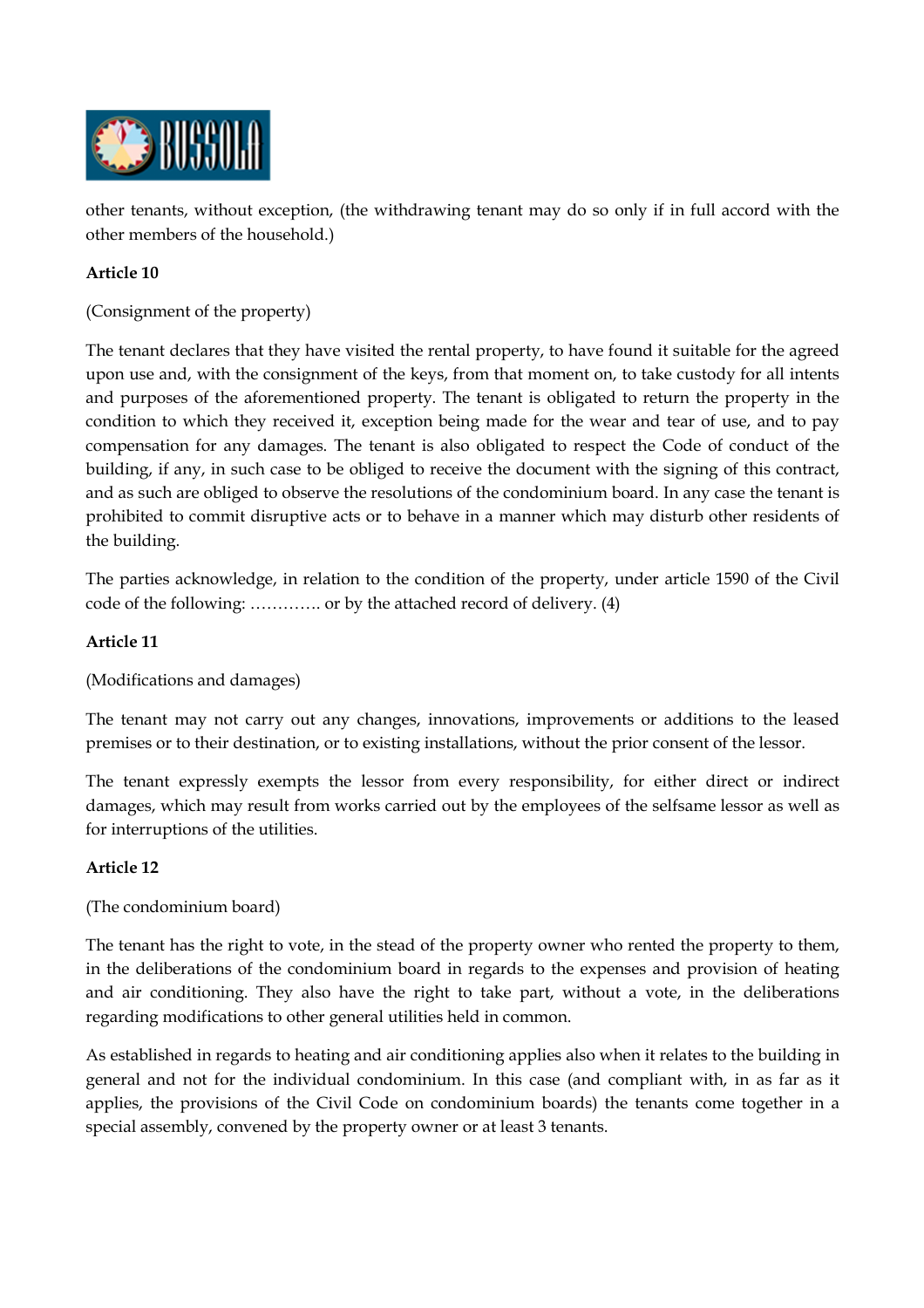

## **Article 13**

(Installations)

The tenant, in the event of there being installed on the building a centralized television antenna, is obliged to make use only of the aforementioned antenna, in the event of non-compliance the lessor is henceforth authorized to remove or demolish every individual antenna at the expense of the tenant who can make no claim for whatever reason, except those allowed under the law.

As regards the autonomous heating system, where present, the regulations of DPR #412/93 are applied, highlighting in particular the provision of article 11, paragraph 2, of the same DPR.

# **Article 14**

(Access rights)

The tenant must allow the lessor to access the property and to his appointed trustee, as well as their entrusted agents if they have a stated and reasonable need to do so.

In the event that the lessor intends to sell the leased property, the tenant must allow weekly visits to the property, to last for a minimum of 2 hours, with the exception of state holidays, or with the following arrangements:………..

### **Article 15**

(The conciliation commission)

The conciliation commission, of which is taken from article 6 of the decree of the Minister of infrastructure and transport combined with the minister of the economy and finance issued pursuant to article 4, paragraph 2, of law #431/98, is composed of a maximum of 3 members; 2 of which are chosen from amongst those belonging to the respective undersigned parties of the land agreement on the basis of the designations, respectively, of the lessor and tenant, and a third party, which will function in a presidential capacity- who will be elected by the choice made by the two parties designated above, if they consider it necessary to appoint him.

The request of the commission's intervention does not result in the suspension of contractual obligations.

### **Article 16**

#### (Various)

For all intents of this contract, including the notification of implemented acts, and to the ends of juridical jurisdiction, the tenant shall declare his status of domicile at the premises leased to him, and where they can no longer occupy or hold them, make it known to the secretary of the Town Hall under whose jurisdiction the aforementioned leased property is situated.